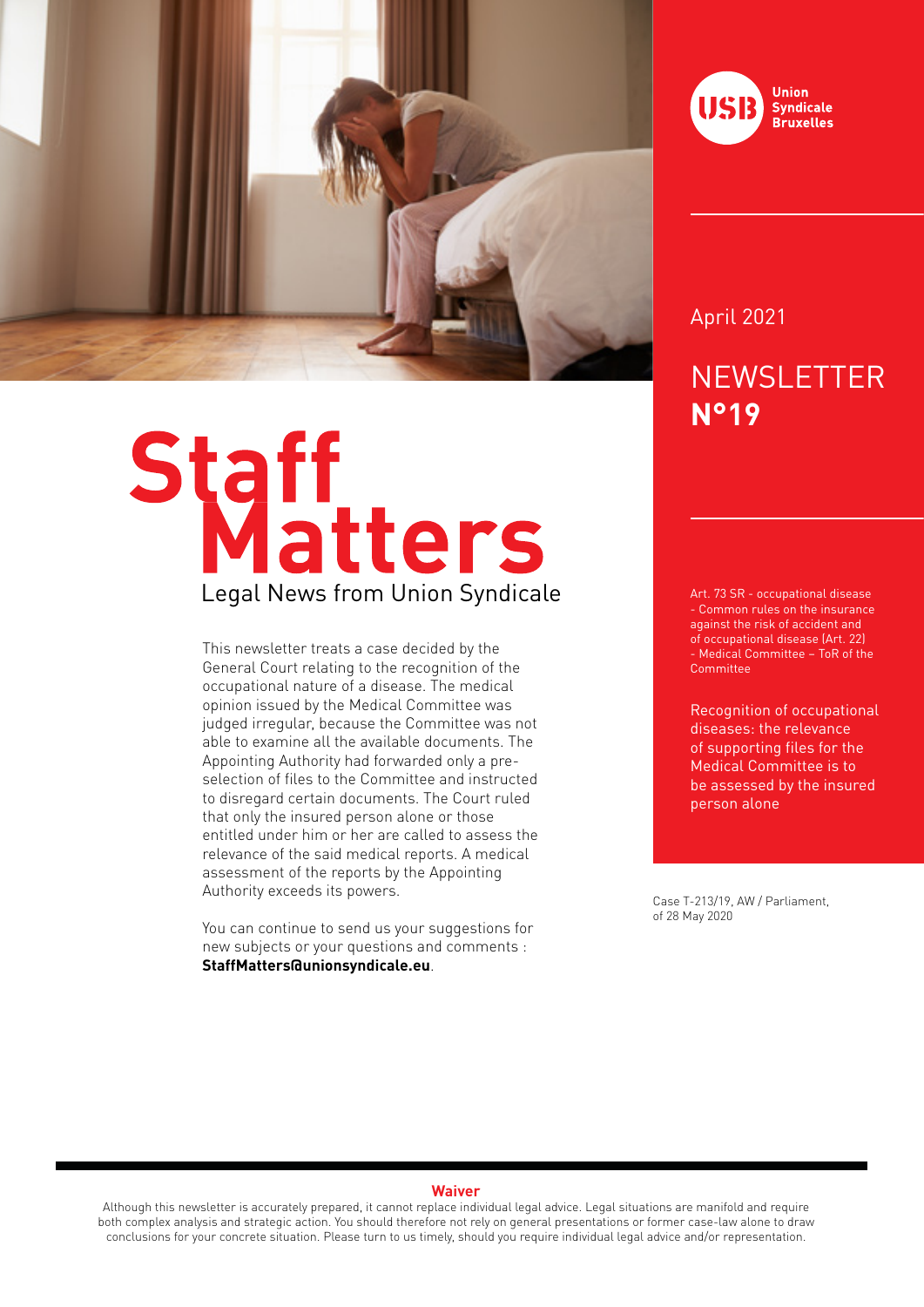### **Facts of the Case**

The applicant (an official of the European Parliament) had submitted several requests for recognition of the occupational nature of the diseases from which he suffered, in line with Articles 3 and 16 of the Common Insurance Rules<sup>1</sup>. Following notification by the Appointing Authority of two draft decisions refusing to recognise the occupational nature of the diseases in question, accompanied by the conclusions of a first doctor (designated by the Authority), the applicant requested the matter to be referred to the Medical Committee to give its opinion on those draft decisions. The applicant designated a second doctor to represent him and submitted that doctor's reports setting out the contested medical questions to the Appointing Authority. The Medical Committee was composed of the two above-mentioned doctors and a third one. The doctor chosen by the applicant sent a number of documents (in total 34) to the third doctor; these documents had been initially submitted by the applicant in support of his requests for recognition of the occupational nature of the diseases in question, but they had not been disclosed to the Medical Committee. The third doctor received instructions by the Parliament not to take account of these documents. Following the medical reports drawn up by the Committee, the Appointing Authority rejected the requests for recognition of the occupational nature of the diseases in question.

### **The Arguments of the Parties and the Decision of the Courts**

In front of the General Court, the applicant argued in support of his action for annulment, that the Medical Committee did not have before it a complete file containing all the documents that he had submitted since the opening of the procedures for recognition of the occupational nature of the diseases. Therefore, according to the applicant, the Committee did not have access to all the available documents liable to be of use in its assessments, in breach of Article 22(3) of the Insurance rules.

The Court first pointed out that it follows from Article 22(3) of the Insurance rules that, for a Medical Committee validly to issue a medical opinion, it must be in a position to have notice of all the available documents liable to be of use in its assessments. However, in the present case, it was common ground that the Parliament did not disclose to the Medical Committee certain documents initially submitted by the applicant, including medical reports which concluded that the diseases in question were occupational in nature. According to the explanations provided in that regard by the Parliament, it had disregarded those documents after finding that some of them were identical to those already in its possession, others were unrelated to the medical questions submitted, and, finally, others contained similar information, that is to say, without being identical, they repeated the same information and conclusions it already had in its possession.

More specifically, in respect of the non-transmission of that last category of documents, the Court then found that the Parliament had made a medical assessment of the documents, which exceeded the scope of its powers. In fact, when the insured person asks the Medical Committee to give its opinion, the Parliament's sole task is to define the terms of reference provided to the Committee. Those terms of reference must refer to the Committee the medical questions raised in the medical reports that the insured person considered necessary to disclose to the doctor or doctors designated by the institution for the purposes of applying the provisions of the Insurance rules. It was therefore up to the insured person alone or those entitled under him or her to assess the relevance of the medical reports removed from the file.

By deciding on medical matters with a view to drawing up the file submitted to the Medical Committee, the Parliament had consequently exceeded the scope of its powers and undermined the validity of the work of the Medical Committee. In those circumstances, the Medical Committee could not be regarded as having been able to examine all the available documents liable to be of use in its assessments. Since the Medical Committee carried out its task under improper circumstances, the reports which it had sent to the Appointing Authority at the end of its work were flawed.

Since the documents on which the Parliament had made a medical assessment were clearly linked to the applicant's illnesses, the Court found that it was not ruled out that, if the Medical Committee had been able to examine those documents, its conclusions might have been different. Since the contested decisions had been adopted on the basis of irregular reports of the Medical Committee, they were vitiated by a procedural defect such as to justify their annulment.

<sup>&</sup>lt;sup>1</sup> Common rules on the insurance of officials of the European Communities against the risk of ident and of occupational disease, drawn up by agreement between the institutions of the European Union pursuant to Article 73 Staff Regulations of Officials of the European Union.